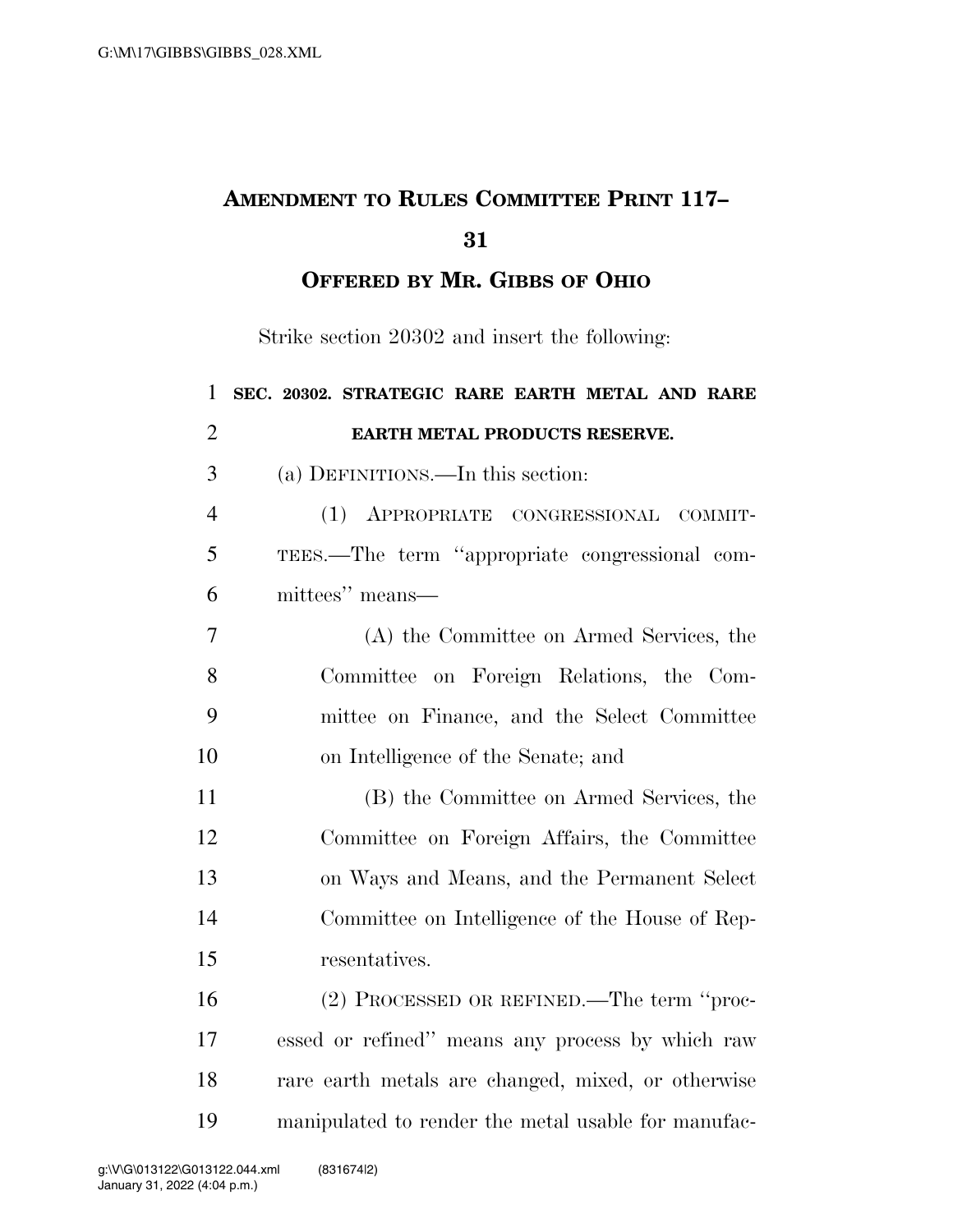$\mathfrak{D}$ 

 turing everyday items, including computer chips or circuit boards.

 (3) RARE EARTH METALS.—The term ''rare earth metals'' means beryllium, cerium, cobalt, dys- prosium, erbium, europium, gadolinium, graphite, holmium, lanthanum, lithium, lutetium, manganese, neodymium, praseodymium, promethium, samarium, scandium, tantalum, terbium, thulium, tungsten, yt-terbium, and yttrium.

 (b) ESTABLISHMENT OF STRATEGIC RARE EARTH METAL AND RARE EARTH METAL PRODUCTS RE-SERVE.—

 (1) FINDINGS.—Congress finds that the storage of substantial quantities of rare earth metals and rare earth metal products will—

 (A) diminish the vulnerability of the United States to the effects of a severe supply chain interruption; and

 (B) provide limited protection from the short-term consequences of an interruption in supplies of rare earth metal products, particu-22 larly such products required for defense manu-facturing and use.

 (2) STATEMENT OF POLICY.—It is the policy of the United States to provide for the establishment of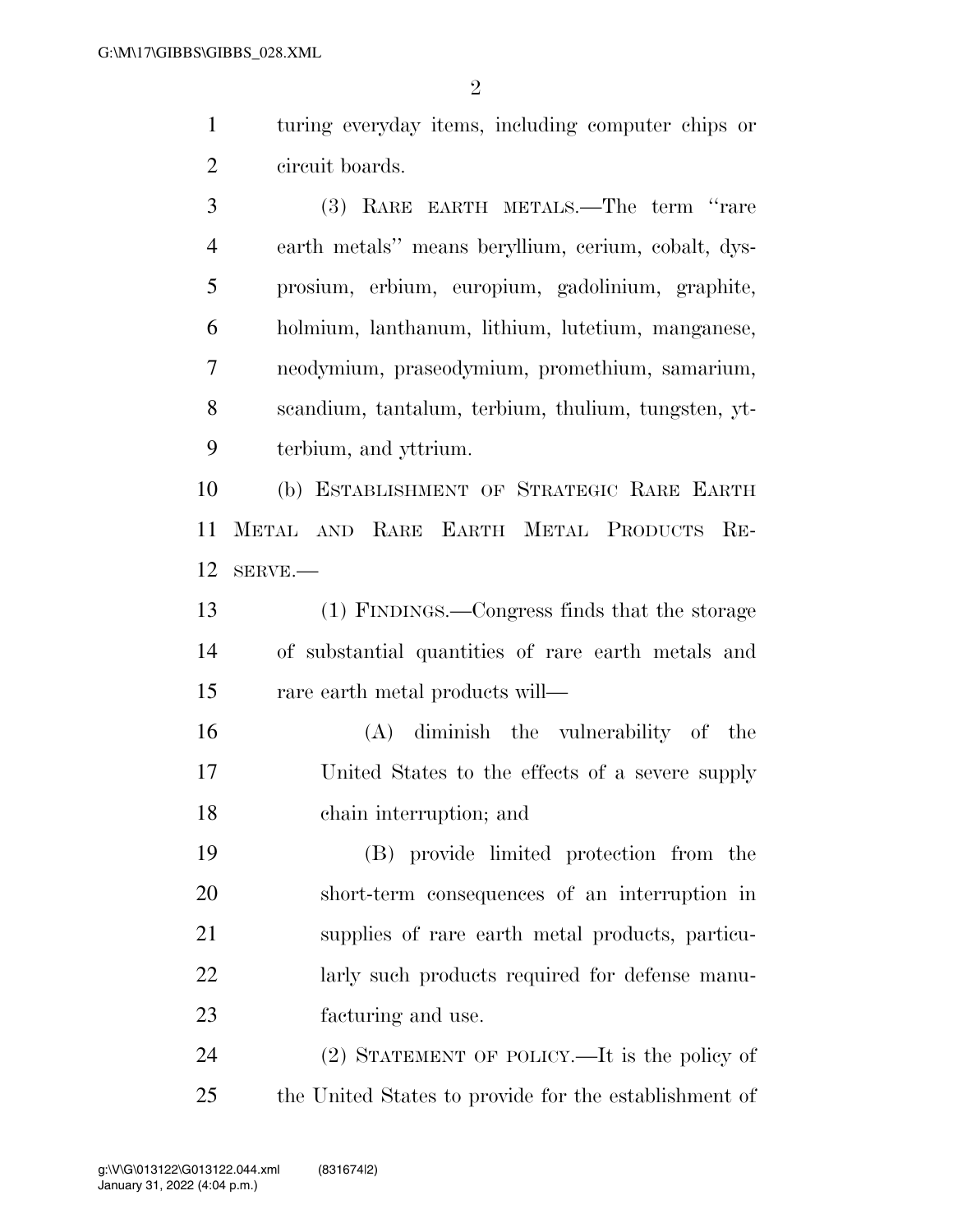| $\mathbf{1}$   | a strategic rare earth metals and rare earth metal |
|----------------|----------------------------------------------------|
| $\overline{2}$ | products reserve.                                  |
| 3              | $(3)$ REPORT REQUIRED.—                            |
| $\overline{4}$ | (A) IN GENERAL.—Not later than 270                 |
| 5              | days after the date of the enactment of this sec-  |
| 6              | tion, the Secretary of the Interior and the Sec-   |
| 7              | retary of Defense shall jointly submit the ap-     |
| 8              | propriate congressional committees a report de-    |
| 9              | scribing—                                          |
| 10             | (i) the strategic requirements of the              |
| 11             | United States regarding stockpiles of rare         |
| 12             | earth metals and processed and refined             |
| 13             | rare earth metal products; and                     |
| 14             | (ii) the requirements for such metals              |
| 15             | and products to support the United States          |
| 16             | for one year in the event of a supply dis-         |
| 17             | ruption.                                           |
| 18             | (B) CONSIDERATIONS.—In developing the              |
| 19             | report required by subparagraph (A), the Sec-      |
| 20             | retary of the Interior and the Secretary of De-    |
| 21             | fense shall take into consideration the needs of   |
| 22             | the Armed Forces of the United States, the de-     |
| 23             | fense industrial and technology sectors, and any   |
| 24             | places, organizations, physical infrastructure, or |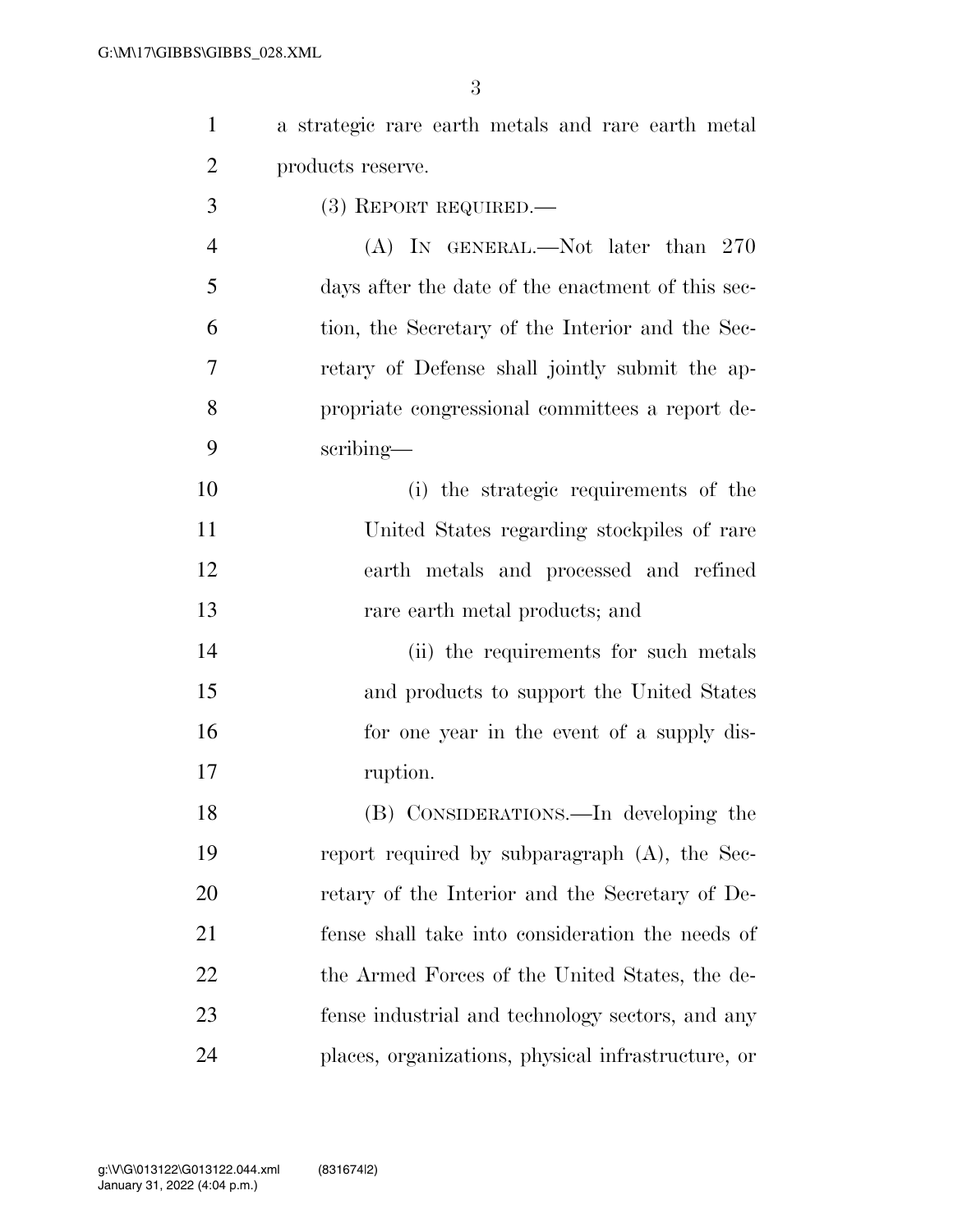| $\mathbf{1}$   | digital infrastructure designated as critical to       |
|----------------|--------------------------------------------------------|
| $\overline{2}$ | the national security of the United States.            |
| 3              | (4) IMPLEMENTATION.—Not later than 3 years             |
| $\overline{4}$ | after submission of the report required by paragraph   |
| 5              | (3), the Secretary of the Interior shall take such ac- |
| 6              | tions as are necessary to procure all types of rare    |
| $\tau$         | earth metals and processed and refined rare earth      |
| 8              | metal products in appropriate quantities to support    |
| 9              | the strategic requirements described in the report.    |
| 10             | (5) REASSESSMENT OF REQUIREMENTS.—The                  |
| 11             | Secretary of the Interior and the Secretary of De-     |
| 12             | fense shall-                                           |
| 13             | (A) jointly reassess the strategic require-            |
| 14             | ments described in subparagraph (A) of para-           |
| 15             | graph (3) and the considerations described in          |
| 16             | subparagraph (B) of that paragraph; and                |
| 17             | (B) not less frequently than annually, sub-            |
| 18             | mit to the appropriate congressional committees        |
| 19             | a report on-                                           |
| 20             | (i) that reassessment; and                             |
| 21             | (ii) describing any activities relating                |
| 22             | to the establishment or use of a strategic             |
| 23             | rare earth metals and rare earth metal                 |
| 24             | products reserve during the preceding year.            |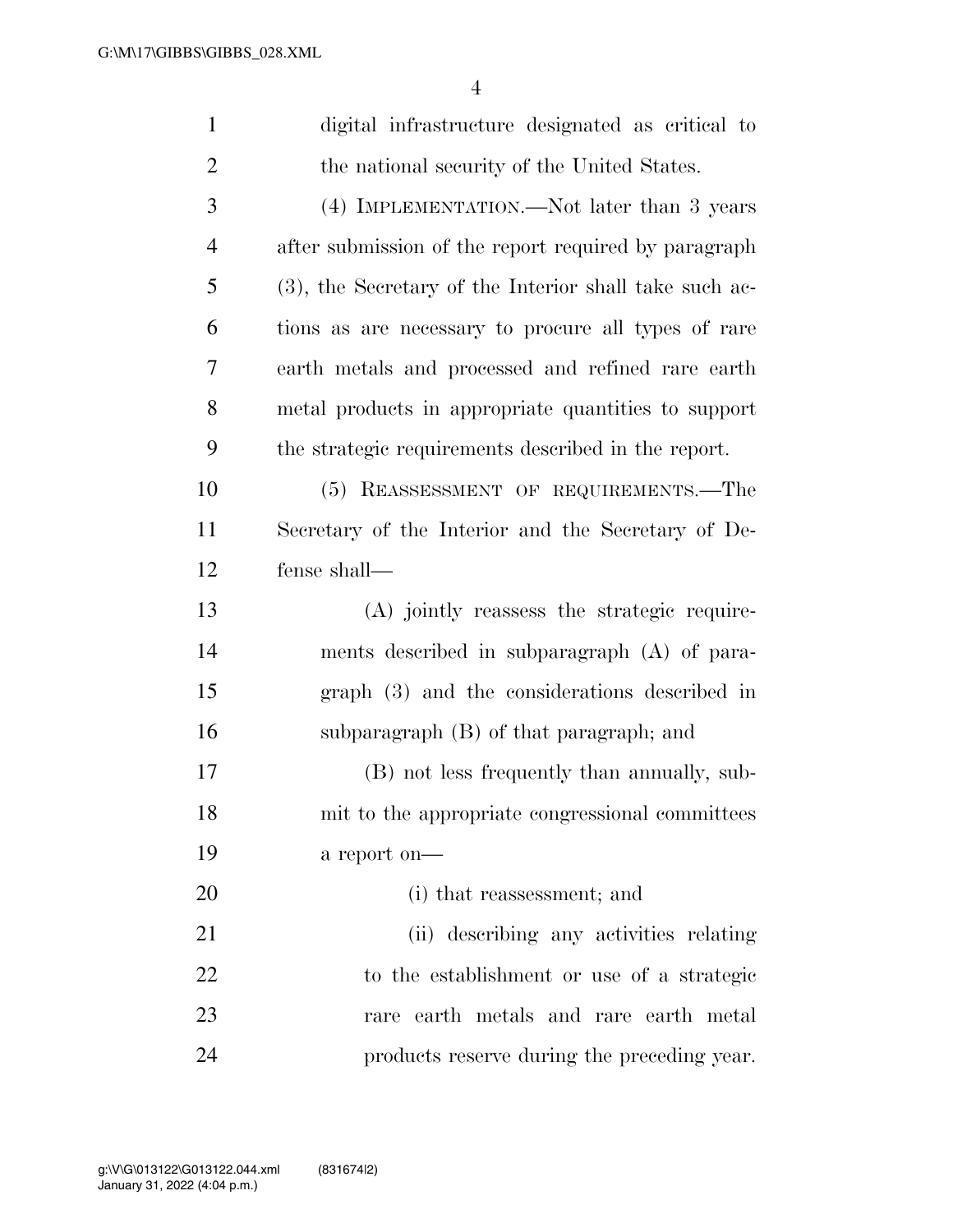| $\mathbf{1}$ | (c) DISCLOSURES CONCERNING RARE EARTH MET-             |
|--------------|--------------------------------------------------------|
| 2            | ALS BY CONTRACTORS OF DEPARTMENT OF DEFENSE.           |
| 3            | (1) REQUIREMENT.—The Secretary of Defense              |
| 4            | shall require that any contractor that provides to the |
| 5            | Department of Defense a system with a rare earth       |
| 6            | metal permanent magnet disclose, along with deliv-     |
| 7            | ery of the system, the provenance of the magnet.       |
| 8            | (2) ELEMENTS.—A disclosure under paragraph             |
| 9            | (1) shall include an identification of the country or  |
| 10           | countries in which—                                    |
| 11           | $(A)$ the rare earth metals used in the mag-           |
| 12           | net were mined;                                        |
| 13           | (B) the rare earth metals were refined into            |
| 14           | oxides;                                                |
| 15           | (C) the rare earth metals were made into               |
| 16           | metals and alloys; and                                 |
| 17           | (D) the magnet was sintered or bonded                  |
| 18           | and magnetized.                                        |
| 19           | IMPLEMENTATION OF SUPPLY<br><b>(3)</b><br><b>CHAIN</b> |
| 20           | TRACKING SYSTEM.—If a contractor cannot make           |
| 21           | the disclosure required by paragraph (1) with re-      |
| 22           | spect to a magnet, the Secretary shall require the     |
| 23           | contractor to establish and implement a supply chain   |
| 24           | tracking system in order to make the disclosure not    |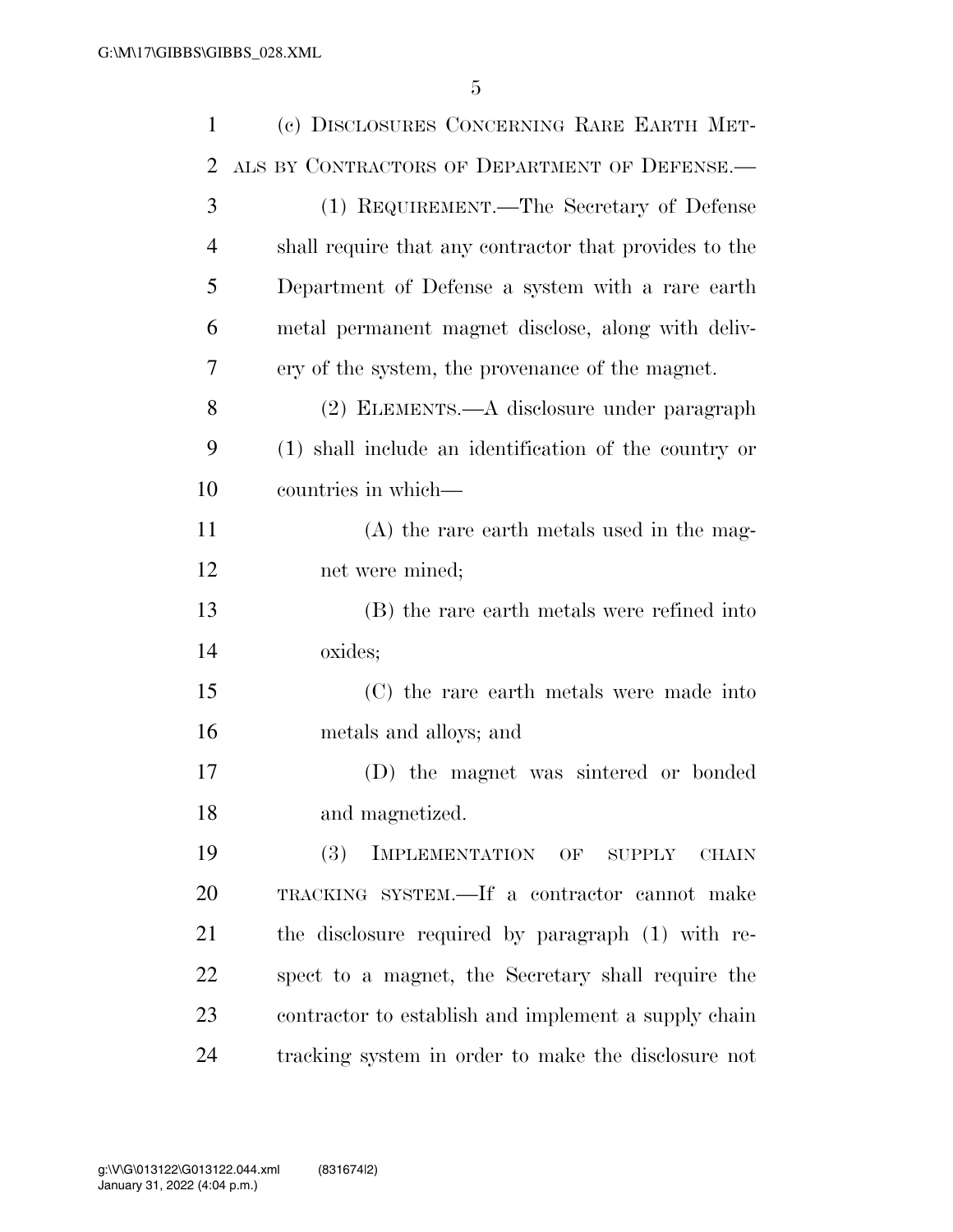| $\mathbf{1}$   | later than 180 days after providing the magnet to    |
|----------------|------------------------------------------------------|
| $\overline{2}$ | the Department of Defense.                           |
| 3              | (4) REPORT REQUIRED.—Not later than De-              |
| $\overline{4}$ | cember 31, 2022, and annually thereafter, the Sec-   |
| 5              | retary of Defense, after consultation with the Sec-  |
| 6              | retary of Commerce and the Secretary of the Inte-    |
| 7              | rior, shall submit to the appropriate congressional  |
| 8              | committees a report that includes—                   |
| 9              | (A) a summary of the disclosures made                |
| 10             | under this section;                                  |
| 11             | (B) an assessment of the extent of reliance          |
| 12             | by the United States on foreign countries, and       |
| 13             | especially countries that are not allies of the      |
| 14             | United States, for rare earth metals;                |
| 15             | (C) a determination with respect to which            |
| 16             | systems are of the greatest concern for inter-       |
| 17             | ruptions of rare earth metal supply chains; and      |
| 18             | (D) any suggestions for legislation or fund-         |
| 19             | ing that would mitigate supply chain security        |
| 20             | gaps.                                                |
| 21             | (d) RESTRICTION ON USE OF CHINESE-MADE RARE          |
| 22             | EARTH METALS IN MILITARY TECHNOLOGIES.               |
| 23             | (1) IN GENERAL.—The Secretary of Defense             |
| 24             | shall require that, for any contract entered into or |
| 25             | renewed on or after December 31, 2026, for the pro-  |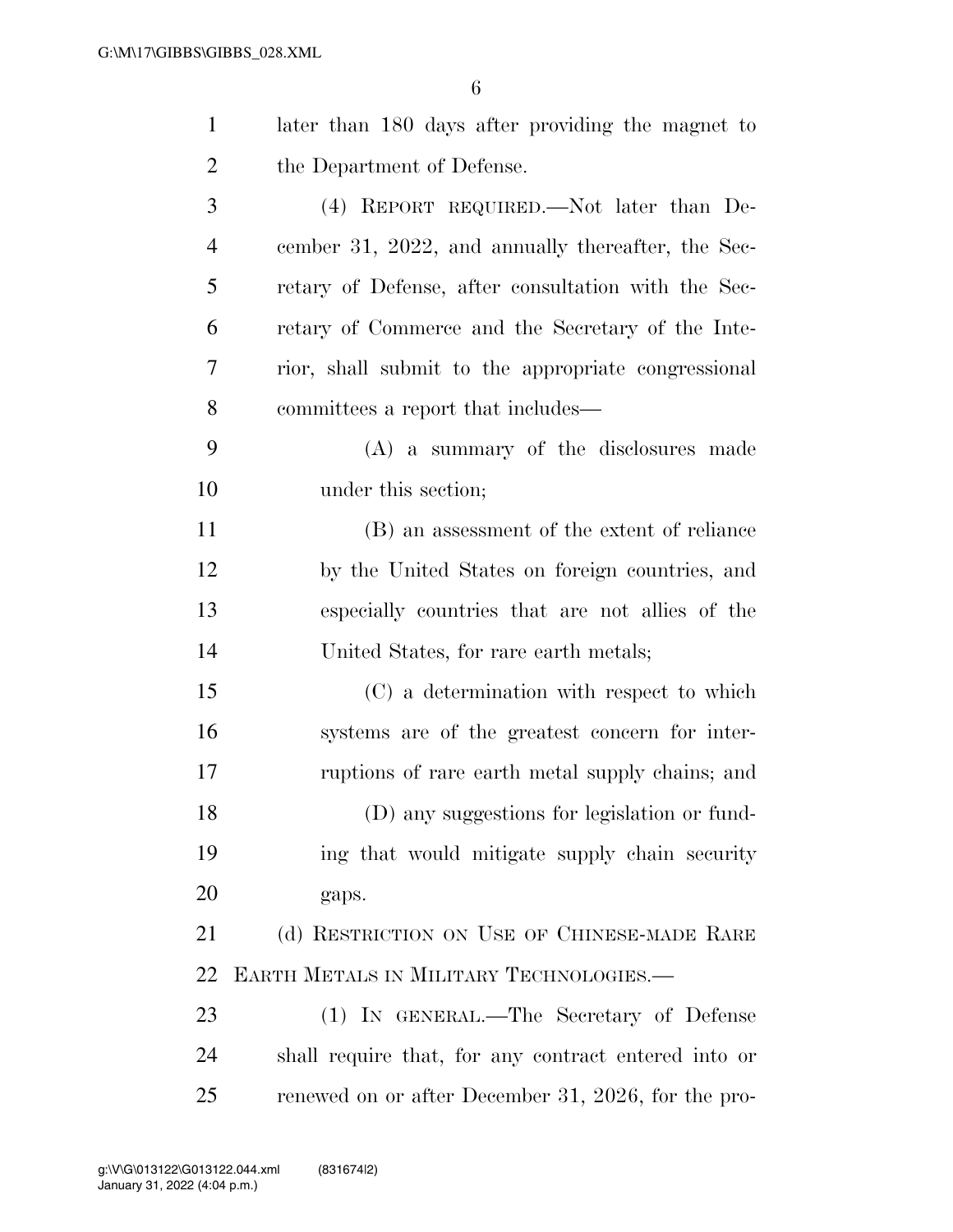| $\mathbf{1}$   | curement of a system the export of which is re-                           |
|----------------|---------------------------------------------------------------------------|
| $\overline{2}$ | stricted or controlled under the Arms Export Con-                         |
| 3              | trol Act $(22 \text{ U.S.C. } 2751 \text{ et seq.})$ , no rare earth met- |
| 4              | als processed or refined in the People's Republic of                      |
| 5              | China may be included in the system.                                      |
| 6              | (2) WAIVER.—The Secretary may waive the re-                               |
| 7              | striction under paragraph (1) upon a determination                        |
| 8              | that-                                                                     |
| 9              | (A) rare earth metals of sufficient quantity                              |
| 10             | and quality are not available at reasonable                               |
| 11             | prices from sources outside of the People's Re-                           |
| 12             | public of China; and                                                      |
| 13             | (B) such a waiver is in the interests of na-                              |
| 14             | tional security.                                                          |
| 15             | COMPLIANCE WITH CONTRACTING REQUIRE-<br>(e)                               |
| 16             | MENTS.-                                                                   |
| 17             | (1) IN GENERAL.—Not later than September                                  |
| 18             | 30, 2022, and every 2 years thereafter, the Comp-                         |
| 19             | troller General of the United States shall audit the                      |
| 20             | extent of compliance or noncompliance with the re-                        |
| 21             | quirements of subsections (c) and (d) of this section,                    |
| 22             | and section 2533c of title 10, United States Code,                        |
| 23             | through a random sampling of contracts entered into                       |
| 24             | by the Department of Defense during the 2-year pe-                        |
| 25             | riod preceding the audit.                                                 |
|                |                                                                           |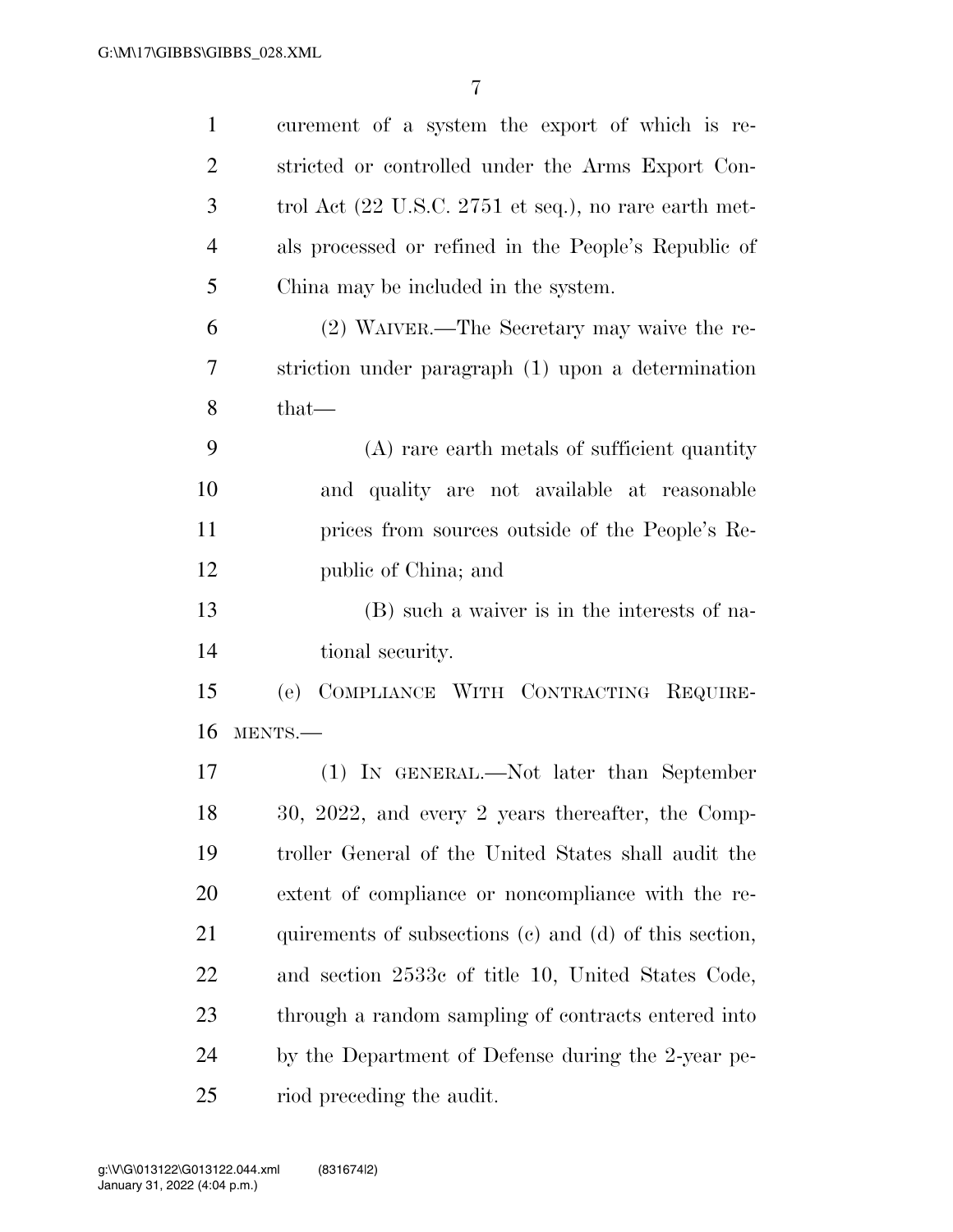| $\mathbf{1}$   | (2) REPORT REQUIRED.—Not later than 30                     |
|----------------|------------------------------------------------------------|
| $\overline{2}$ | days after the completion of an audit under para-          |
| 3              | graph (1), the Comptroller General shall submit to         |
| $\overline{4}$ | the appropriate congressional committees an assess-        |
| 5              | ment of-                                                   |
| 6              | (A) the inclusion by the Department of                     |
| 7              | Defense of necessary contracting clauses in rel-           |
| 8              | evant contracts; and                                       |
| 9              | (B) compliance by contractors of the De-                   |
| 10             | partment with subsections (c) and (d) of this              |
| 11             | section and section 2533c of title 10, United              |
| 12             | States Code.                                               |
| 13             | (3) REFERRAL.—The Comptroller General shall                |
| 14             | provide the Department of Justice with the re-             |
| 15             | sources and authorities needed for any enforcement         |
| 16             | actions against entities that have failed to comply        |
| 17             | with the requirements of subsection $(e)$ or $(d)$ of this |
| 18             | section or section 2533c of title 10, United States        |
| 19             | Code.                                                      |
| 20             | (f) INVESTIGATION OF UNFAIR TRADE PRACTICES.—              |
| 21             | $(1)$ IN GENERAL.—Not later than 90 days after             |
| 22             | the date of the enactment of this section, the United      |
| 23             | States Trade Representative, in coordination with          |
| 24             | the Secretary of Commerce, shall initiate an inves-        |
| 25             | tigation under title III of the Trade Act of 1974 (19      |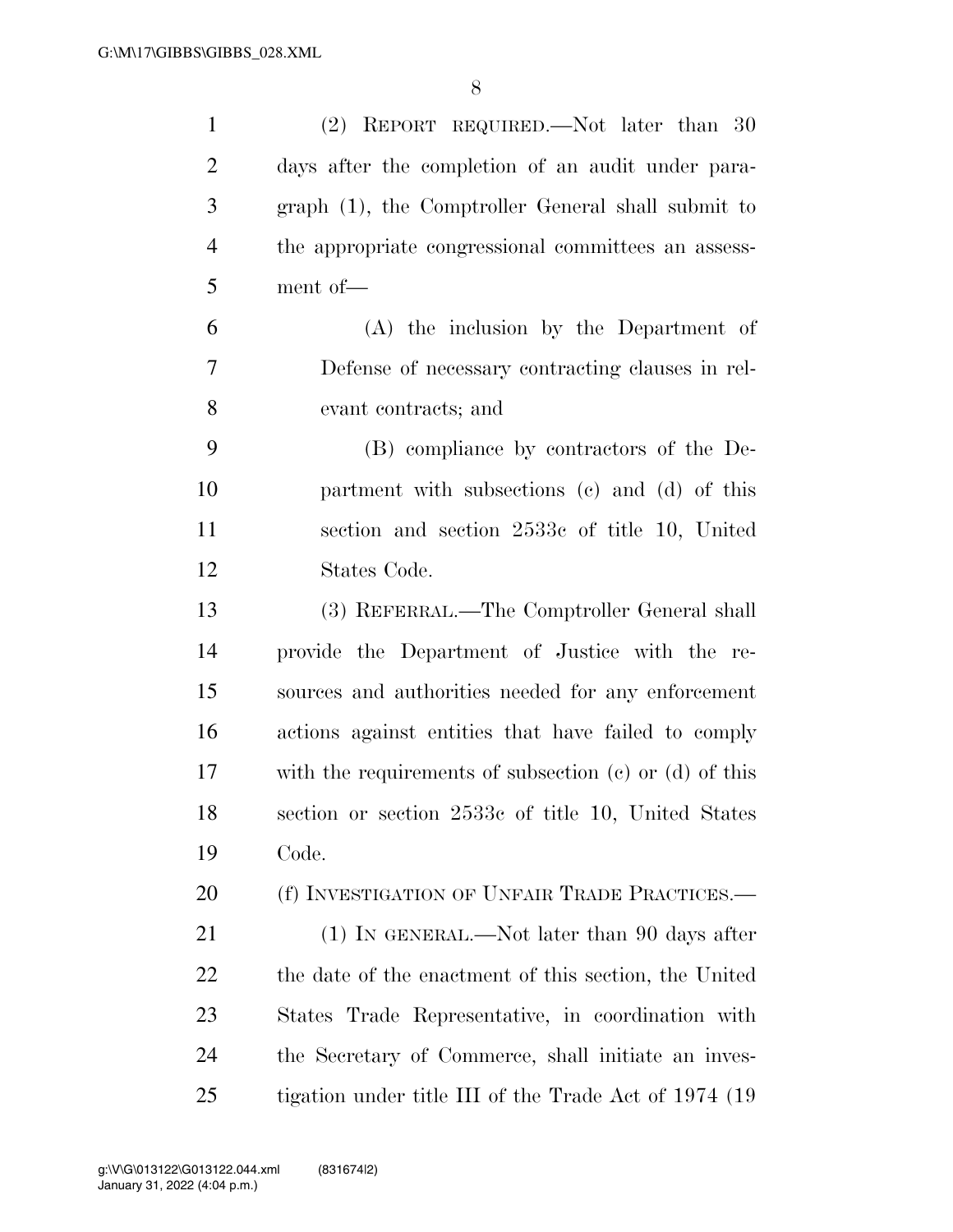| $\mathbf{1}$   | U.S.C. 2411 et seq.) to determine whether acts, poli-   |
|----------------|---------------------------------------------------------|
| $\overline{2}$ | cies, and practices of the Government of the People's   |
| $\mathfrak{Z}$ | Republic of China related to technology transfer, in-   |
| $\overline{4}$ | tellectual property, or innovation with respect to rare |
| 5              | metal mining, separation, metallization,<br>earth       |
| 6              | alloying, or magnet manufacturing, or related proc-     |
| $\tau$         | esses, are acts, policies, and practices described in   |
| 8              | subsection (a) or (b) of section 301 of that $Act$ (19) |
| 9              | U.S.C. 2411).                                           |
| 10             | $(2)$ REPORT REQUIRED.—                                 |
| 11             | (A) IN GENERAL.—Not later than 180                      |
| 12             | days after initiating the investigation required        |
| 13             | by paragraph (1), the Trade Representative              |
| 14             | shall submit to the appropriate congressional           |
| 15             | committees a report assessing the necessity of          |
| 16             | trade enforcement actions to deter the Govern-          |
| 17             | ment of the People's Republic of China from             |
| 18             | further interference in the rare earth metals           |
| 19             | market.                                                 |
| 20             | (B) ELEMENTS.—The report required by                    |
| 21             | subparagraph $(A)$ shall include—                       |
| 22             | (i) a summary of actions taken by the                   |
| 23             | Government of the People's Republic of                  |
| 24             | China to disrupt supply chains for rare                 |
| 25             | earth metals;                                           |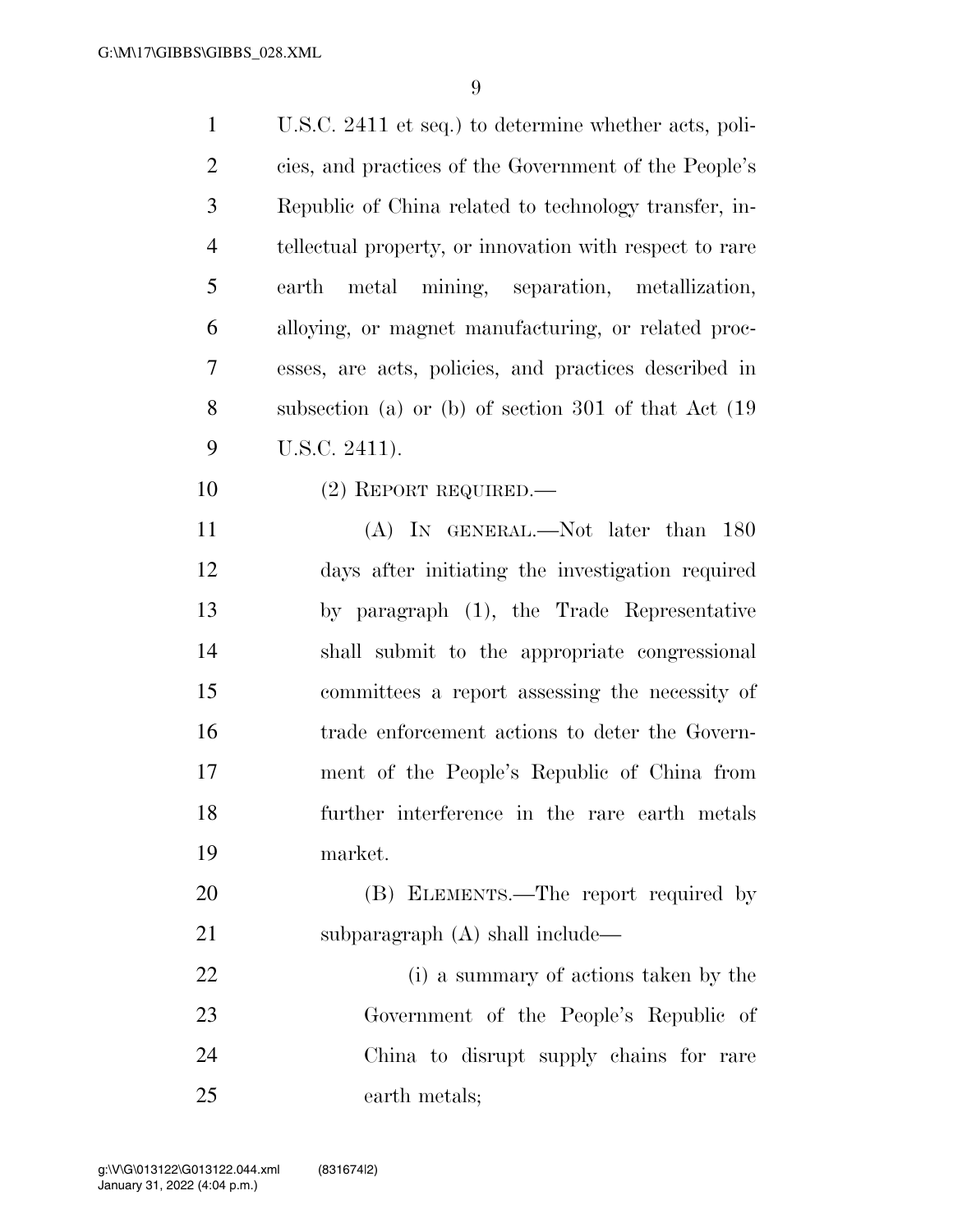| $\mathbf{1}$   | (ii) a summary of the world market                   |
|----------------|------------------------------------------------------|
| $\overline{2}$ | for rare earth metals at each stage of the           |
| 3              | supply chain, including the ability of pro-          |
| $\overline{4}$ | ducers in the United States and countries            |
| 5              | that are allies of the United States to meet         |
| 6              | the national security and commercial needs           |
| $\overline{7}$ | of the United States;                                |
| 8              | (iii) determinations with respect to                 |
| 9              | whether further action under title III of            |
| 10             | the Trade Act of $1974$ (19 U.S.C. 2411 et           |
| 11             | seq.), section 232 of the Trade Expansion            |
| 12             | Act of 1962 (19 U.S.C. 1862), or any                 |
| 13             | other provision of law is necessary to deter         |
| 14             | the Government of the People's Republic of           |
| 15             | China from further interference in the rare          |
| 16             | earth metals market; and                             |
| 17             | (iv) recommendations for such other                  |
| 18             | authorities as the Secretary considers nec-          |
| 19             | essary to deter the Government of the Peo-           |
| 20             | ple's Republic of China from further inter-          |
| 21             | ference in the rare earth metals market.             |
| 22             | (g) PRODUCTION IN AND USES OF RARE EARTH             |
| 23             | METALS BY UNITED STATES ALLIES.-                     |
| 24             | $(1)$ POLICY.—It shall be the policy of the          |
| 25             | United States to encourage countries that are allies |